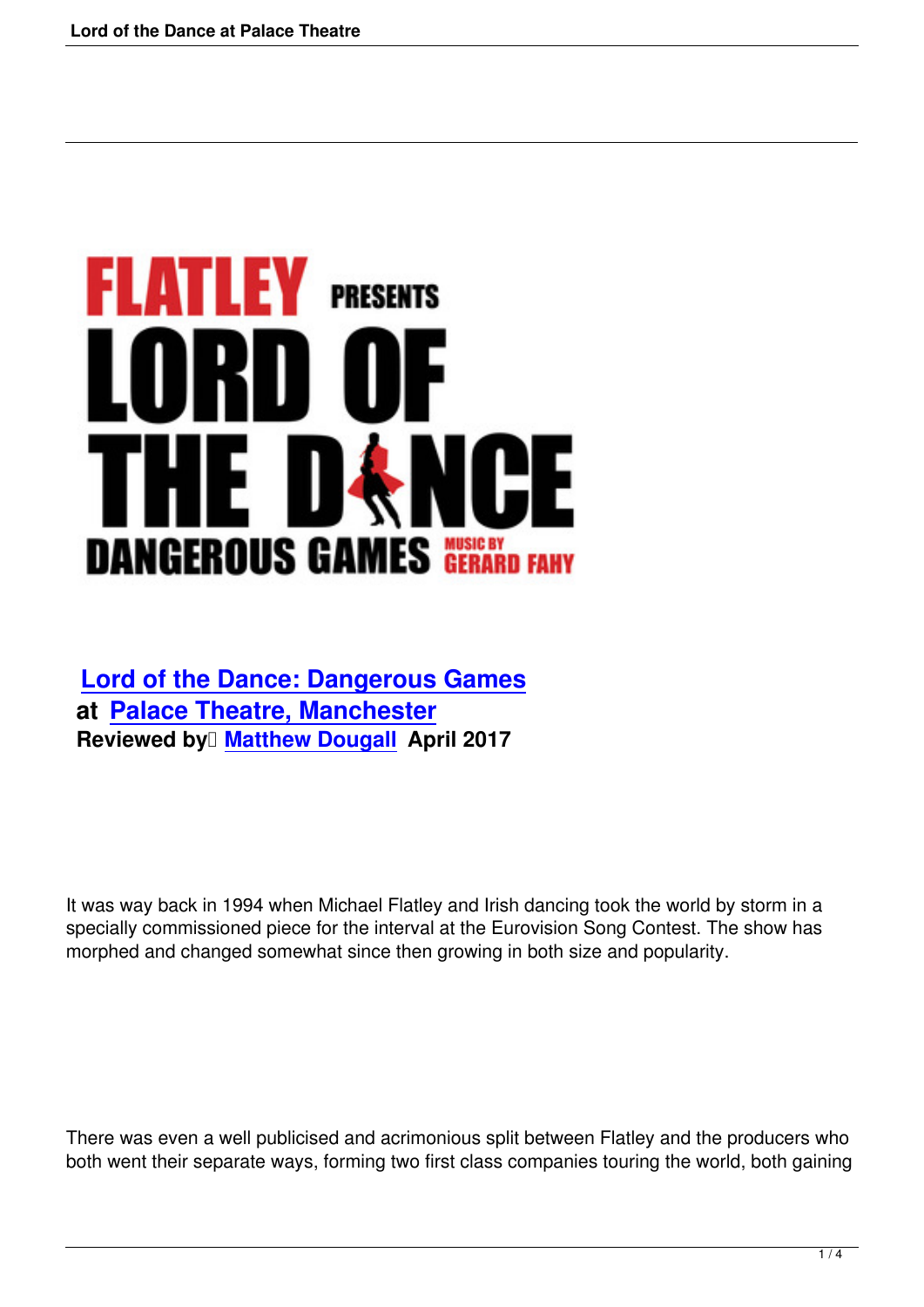acclaim and recognition with full houses wherever they went. I haven't seen any of the previous Flatley incarnations prior to this evening, and so was highly curious and extremely expectant.

Of course the dancing did not disappoint. The routines and the execution of them were utterly stunning and spellbinding. Choreographed by Flatley, these dances were part contemporary ballet with a wholesome dollop of Irish Celtic flavour - even when they were not performing their trademark Irish 'line' dance. I did find the whole thing though very egocentric and rather arrogant. The show started with a video projection of Michael Flatley and his son, and a montage of what can only be described as shameless backslapping promotion, whilst the penultimate number saw another video projection of three Michael Flatley's tap dancing together; and the male protagonist of the show, the Lord Of The Dance himself was given trademark Flatley poses and stances as part of the choreography.

This show had also lost some of it's original intent and despite the whistling and screaming from enthusiastic audience members - more than likely because there was quite a lot of unnecessary bare flesh on show this evening - the experience did not thrill and excite me as much as I had hoped it would. Gone were the choral singers. Gone were the traditional Irish instruments and Gaelic music. Gone was the flamenco dancer - and she had seemingly been replaced by an evil lascivious nymphet working for the dark side. We did have 2 female fiddlers, and a female 'pop' vocalist - perhaps in a bid to try and 'update' the show somehow.

The bare stage was given unending video projections of scenes both real and fantastic, some more relevant than others, which were both distracting and mesmerising, meaning you had two points of focus on stage all the time, the projections and the dancers; and to try and justify the storyline of this show - an evil cyborg destroys the penny whistle of a wood spirit in order to capture the Lord Of The Dance and become the Dance Lord himself, only to be defeated by another group of humanoid robots. They used video projections and music as well as onstage pyrotechnics, but it all seemed a little weird; especially when the dancers came on in gym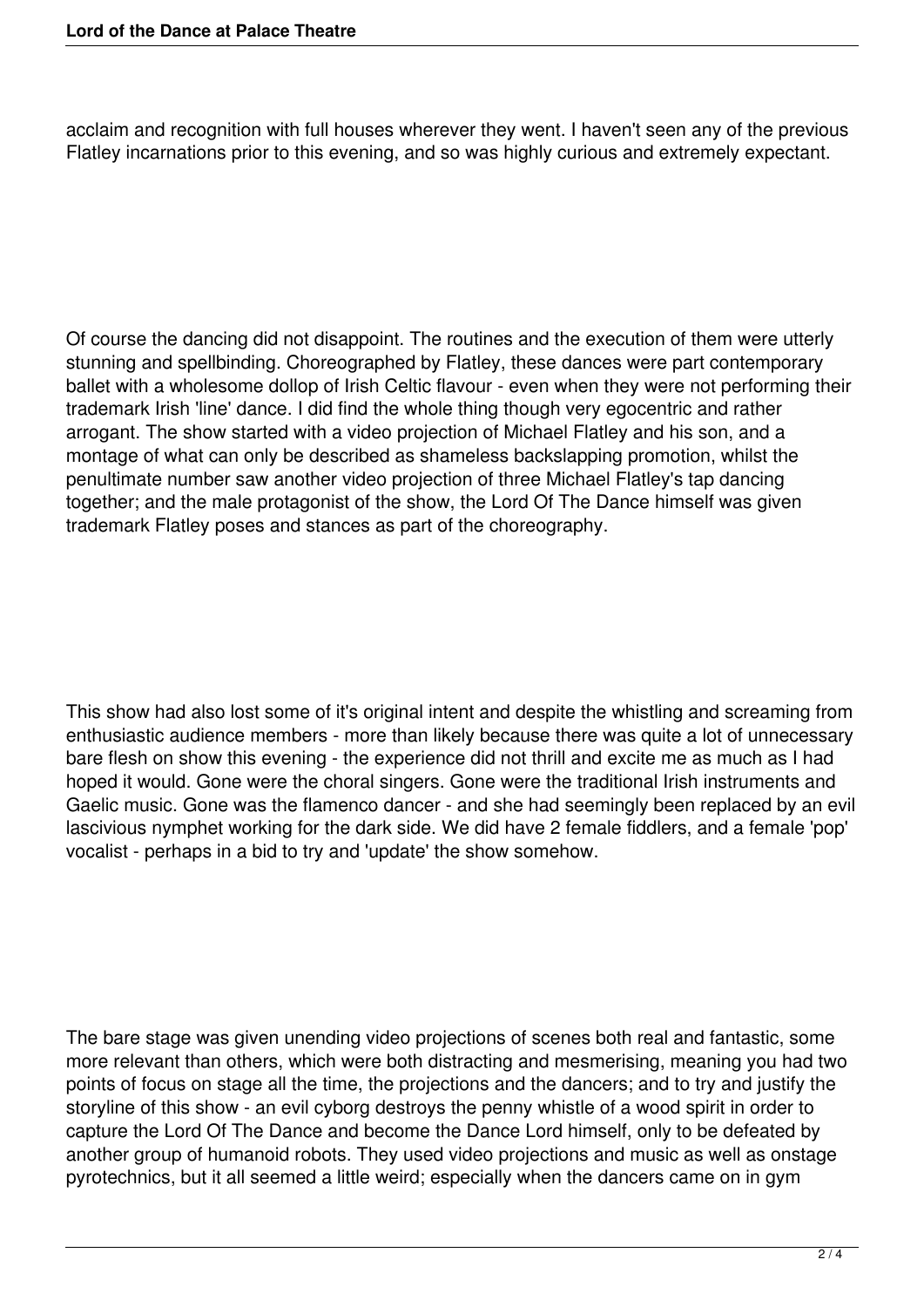workout gear for one dance and sexy black bras for another - for no apparent reason. Watching an Irish dancing evil cyborg though has to rate as one of the funniest things I have ever seen!

That being said though, it doesn't really seem to matter to Flatley and his company what the critics say. They are bullet proof, and garner full houses and have a loyal following wherever they go. Perhaps this is because the dancing and the 'spectacle' are superb and flawless.

In this evening's performance (I hope I am crediting the correct person here, since some roles are performed by more than one performer), the Lord Of The Dance was danced with immense energy, passion and incredible skill by **James Keegan**; whilst his evil nemesis, the Dark Lord was no less a charismatic and proficient performer

#### **Zoltan Papp**

. The female lead - I can hardly say 'love interest' since there was nothing in the show to suggest this, except for one small piece in the second act when the evil temptress steals him away - was danced with some excellently executed high leaps by

### **Nikita Cassidy**

.

; whilst her nemesis, Morrigham was **Mide Ni Bhaoill**

The others I can credit with impunity since they remain constant; **Jess Judge** as the penny whistle playing gymnast, Little Sprite, and the singing was provided by **Sophie Evans**

, who sadly sounded decidedly tired and off-key this evening. And a faultless and incredible ensemble of superb dancers, who for me ARE the show. Without the iconic long line of Irish stepping, or the clever interweaving Celtic-folk-based dances, there would not be a show, and the ensemble perhaps deserve most of the applause here since they undeniably dance and are on stage much more than any of the protagonists.